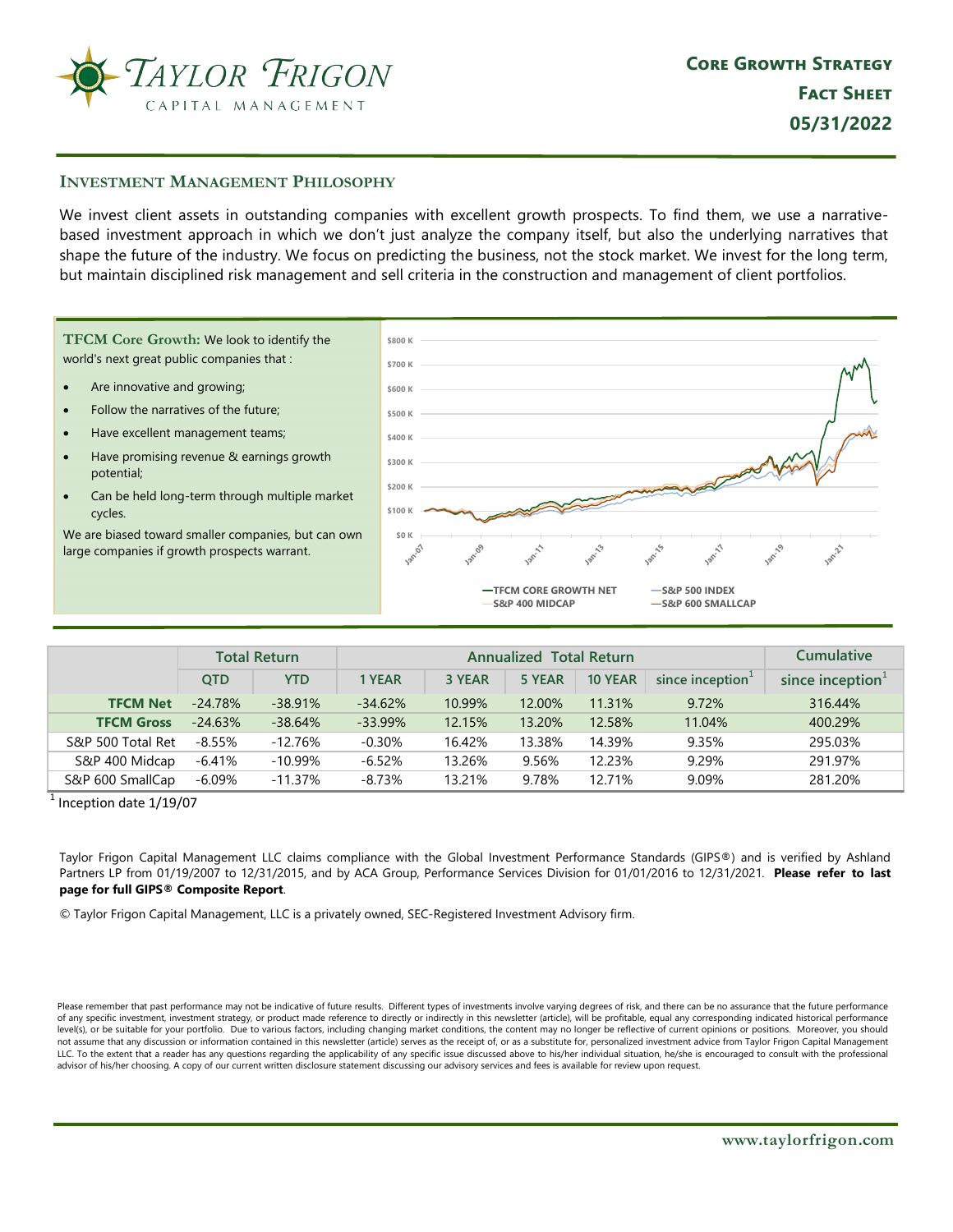

# Top 10 Positions<sup>3</sup>

|                                      |            | Mkt Cap |
|--------------------------------------|------------|---------|
|                                      | Weight (%) | (SMil)  |
| Grid Dynamics Holdings, Inc. Class A | 3.98       | 1,208   |
| Monolithic Power Systems, Inc.       | 3.67       | 21,008  |
| NAPCO Security Technologies, Inc.    | 3.57       | 720     |
| Ebix, Inc.                           | 3.50       | 901     |
| NovoCure Ltd.                        | 3.40       | 8,407   |
| NV5 Global Inc                       | 3.30       | 1,909   |
| CyberArk Software Ltd.               | 3.15       | 5,568   |
| Pure Storage, Inc. Class A           | 3.03       | 7,083   |
| Boot Barn Holdings, Inc.             | 2.92       | 2,400   |
| Impinj, Inc.                         | 2.80       | 1,188   |
|                                      |            |         |



**Characteristics**<sup>3</sup>

|                             | <b>Portfolio</b> | <b>BM</b> |       |
|-----------------------------|------------------|-----------|-------|
| # of Securities             | 51               |           | 401   |
| Weighted Ave Mkt Cap        | \$<br>6,998      | \$        | 6,914 |
| Weighted Median Mkt Cap     | \$<br>2,227      | \$        | 6,440 |
| Price to Sales              | 12.55            |           | 3.53  |
| Hist 3Yr Sales Growth       | 24.1             |           | 51.0  |
| Hist 3Yr EPS Growth         | 25.3             |           | 20.0  |
| Est 3-5 Yr EPS Growth       | 21.0             |           | 7.8   |
| LT Debt/Capital             | 30.0             |           | 38.6  |
| Ave Portfolio Turnover 2021 | 29.11            |           |       |
|                             |                  |           |       |

## **Modern Portfolio Statistics**

|                        |         |         |          | since     |
|------------------------|---------|---------|----------|-----------|
|                        | 3 Years | 5 Years | 10 Years | Inception |
| Annualized Alpha %     | $-1.24$ | 3.20    | 0.22     | 2.11      |
| Beta                   | 1.16    | 1.16    | 1.07     | 0.99      |
| Sharpe Ratio           | 0.36    | 0.43    | 0.57     | 0.48      |
| <b>Treynor Ratio</b>   | 9.62    | 10.24   | 11.12    | 10.23     |
| Annualized Std. Dev. % | 31.26   | 27.76   | 20.89    | 21.00     |
| Annualized Return %    | 11.84   | 13.02   | 12.49    | 10.95     |
| Information Ratio      | $-0.07$ | 0.21    | 0.02     | 0.15      |
| R-Squared %            | 64.34   | 68.12   | 66.67    | 74.50     |
| Upside Capture %       | 94.45   | 123.50  | 91.35    | 89.31     |
| Downside Capture %     | 100.20  | 100.67  | 96.81    | 98.00     |



**Gerry Frigon** Chief Investment Officer

gfrigon@taylorfrigon.com

SUB- SECTOR WEIGHTINGS (%) 3

#### **James McConaghy**

Director of Investor Relations jmcconaghy@taylorfrigon.com  $(805)242 - 0183$ 

Director of Research dmathisen@taylorfrigon.com

Taylor Frigon Capital Management, LLC 18835 N Thompson Peak Pkwy C-215 Scottsdale, AZ 85255  $(805)$  226-0280

 $^3$  Source: FactSet PA; Benchmark S&P MidCap 400 ETF Industry. Industry Sector data soure: FactSet RBICS. These statistics are based on a composite of actual portfolios.

<sup>4</sup> Source: FactSet SPAR; Benchmark: S&P MidCap 400 Index - Gross Return. These statistics are based on GIPS compliant gross-of-fees monthly composite returns.

Definitions: Std Dev: A statistical measure of the degree to which an individual portfolio return tends to vary from the mean, based on the entire population. The greater degree of dispersion, the greater degree of risk. Treynor Ratio: Measures reward per unit of beta risk. The numerator of this ratio is the difference between the portfolio annualized return and the annualized return of the risk free instrument (T -Bills). The denominator is the portfolio's beta. Sharpe Ratio: A risk-adjusted measure that measures reward per unit of risk. The higher the Sharpe Ratio, the better. The numerator is the difference between the portfolio's annualized return and the annualized return of a risk-free instrument. The denominator is the portfolio's annualized standard deviation (population). Beta: The systematic risk of a portfolio. The beta of a portfolio is its sensitivity to a benchmark. A portfolio with a beta of 1 is as risky as the benchmark and would therefore provide expected returns equal to those of the market during both up and down periods. A portfolio with a beta of 2 would move approximately twice as much as the benchmark. Alpha: The standard intercept. Alpha is a risk (beta-adjusted) return measurement. If two managers had the same return, but one had a lower beta, that manager would have a higher alpha. Information Ratio: A measure of consistency in excess return. The annualized excess return over a benchmark divided by the annualized standard deviation (population) of excess return R-Squared: R-squared is the correlation squared. It is used in style analysis to determine how much information about a return series the style benchmark has been able to capture. The higher the R-squared, the better the benchmark. Thus, if you are looking at the R-squared statistic for a fund versus two different benchmarks, the benchmark with the higher statistic does a better job explaining the return of the fund in question.